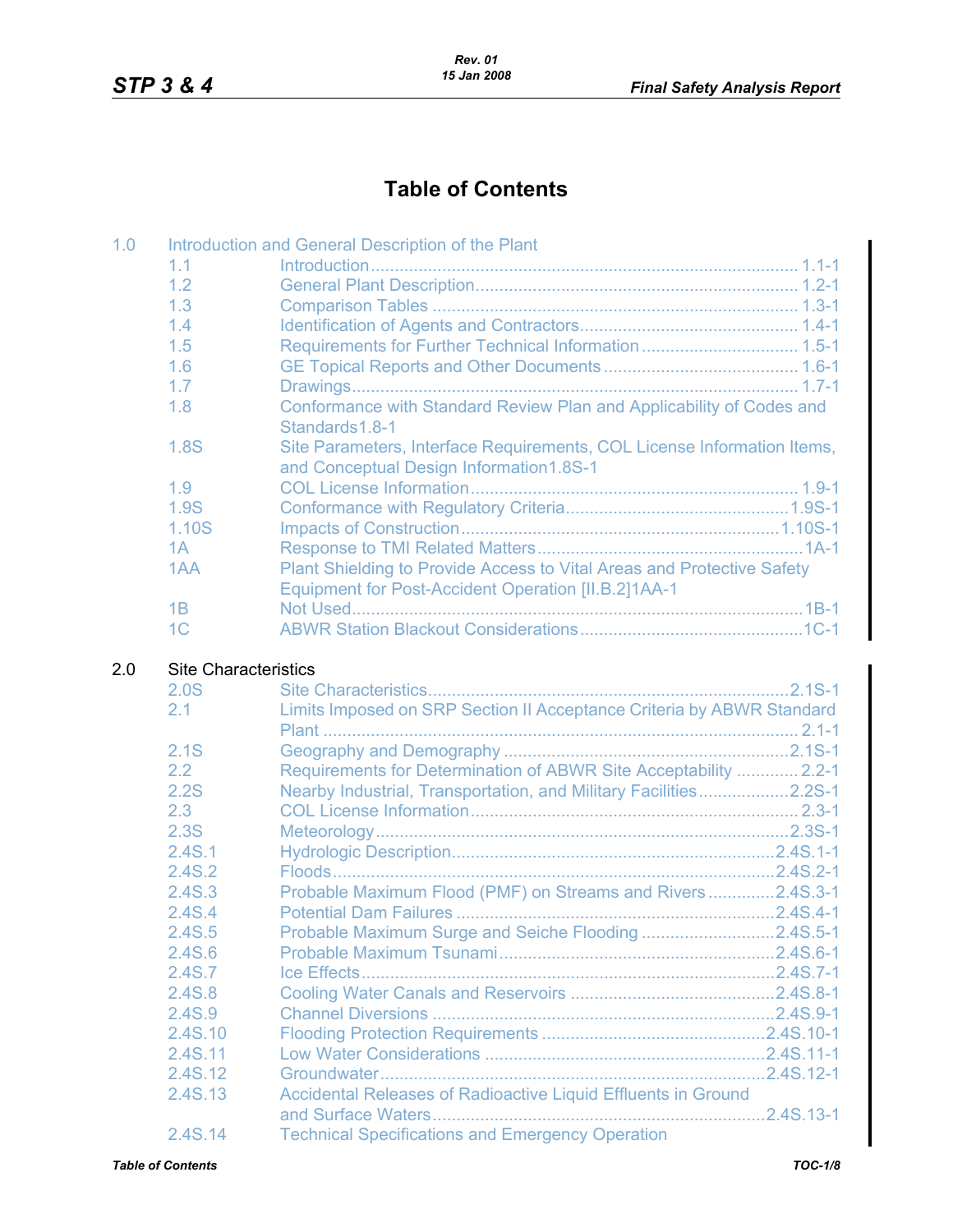|     | 2.5S           | Geology, Seismology, and Geotechnical Engineering 2.5S-1                                |  |
|-----|----------------|-----------------------------------------------------------------------------------------|--|
|     | 2.5S.1         |                                                                                         |  |
|     | 2.5S.2         |                                                                                         |  |
|     | 2.5S.3         |                                                                                         |  |
|     | 2.5S.4         | Stability of Subsurface Materials and Foundations 2.5S.4-1                              |  |
|     | 2.5S.5         |                                                                                         |  |
|     | 2A             | Input to CRAC 2 Computer Code for Determination of ABWR Site                            |  |
|     |                |                                                                                         |  |
| 3.0 |                | Design of Structures, Components, Equipment and Systems                                 |  |
|     | 3.1            | Conformance with NRC General Design Criteria  3.1-1                                     |  |
|     | 3.2            | Classification of Structures, Components, and Systems  3.2-1                            |  |
|     | 3.3            |                                                                                         |  |
|     | 3.4            |                                                                                         |  |
|     | 3.5            |                                                                                         |  |
|     | 3.6            | Protection Against Dynamic Effects Associated with the Postulated                       |  |
|     |                |                                                                                         |  |
|     | 3.7            |                                                                                         |  |
|     | 3.8            |                                                                                         |  |
|     | 3.9            |                                                                                         |  |
|     | 3.10           | Seismic and Dynamic Qualification of Mechanical and                                     |  |
|     |                |                                                                                         |  |
|     | 3.11           | Environmental Qualification of Safety-Related Mechanical and                            |  |
|     |                |                                                                                         |  |
|     | 3.12           |                                                                                         |  |
|     | 3.12S          |                                                                                         |  |
|     | 3.13           | Secondary Containment and Divisional Separation Zones - Barrier<br>Considerations3.13-1 |  |
|     | 3.13S          | Threaded Fasteners - ASME Code Class 1, 2, and 3 3.13S-1                                |  |
|     | 3A             |                                                                                         |  |
|     | 3B             |                                                                                         |  |
|     | 3C             | Computer Programs Used in the Design and Analysis of Seismic                            |  |
|     |                |                                                                                         |  |
|     | 3D             | Computer Programs Used in the Design of Components, Equipment and                       |  |
|     |                |                                                                                         |  |
|     | 3E             |                                                                                         |  |
|     | 3F             |                                                                                         |  |
|     | 3G             |                                                                                         |  |
|     | 3H             | Details and Evaluation Results of Seismic Category 1 Structures 3H-1                    |  |
|     | 3 <sup>1</sup> | Equipment Qualification Environmental Design Criteria 31-1                              |  |
|     | 3J             |                                                                                         |  |
|     | 3K             | Designated NEDE-24326-1-P Material Which May Not Change Without                         |  |
|     |                |                                                                                         |  |
|     | 3L             | Evaluation of Postulated Ruptures in High Energy Pipes 3L-1                             |  |
|     | 3M             | Resolution Of Intersystem Loss Of Coolant Accident For ABWR  3M-1                       |  |
|     | 3MA            |                                                                                         |  |
|     |                |                                                                                         |  |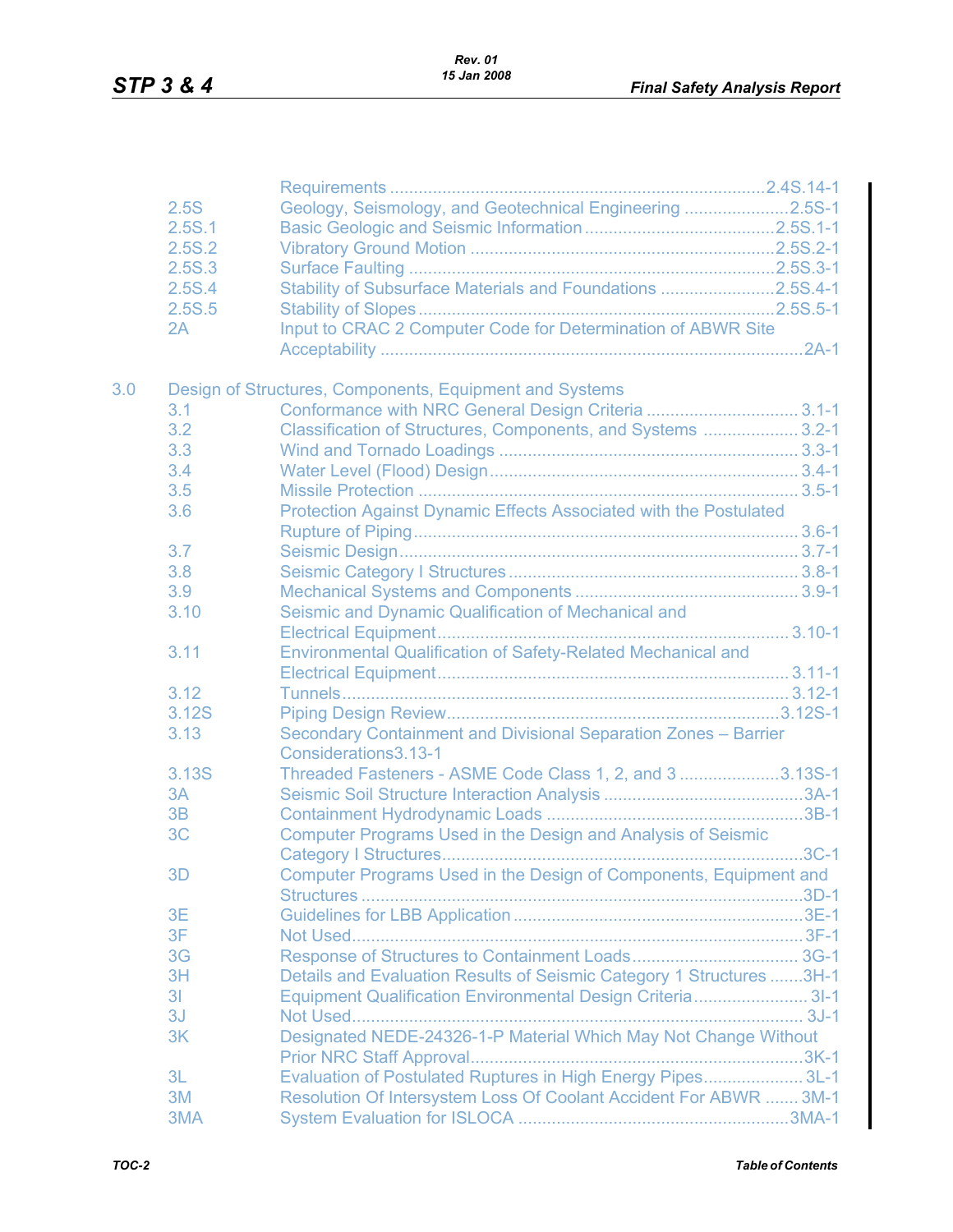| 4.0 | Reactor        |                                                                                                        |  |
|-----|----------------|--------------------------------------------------------------------------------------------------------|--|
|     | 4.1            |                                                                                                        |  |
|     | 4.2            |                                                                                                        |  |
|     | 4.3            |                                                                                                        |  |
|     | 4.4            |                                                                                                        |  |
|     | 4.5            |                                                                                                        |  |
|     | 4.6            | Functional Design of Reactivity Control System 4.6-1                                                   |  |
|     | 4A             | <b>Typical Control Rod Patterns and Associated Power Distribution</b>                                  |  |
|     |                |                                                                                                        |  |
|     | 4B             |                                                                                                        |  |
|     | 4 <sub>C</sub> |                                                                                                        |  |
|     | 4D             | Reference Fuel Design Compliance with Acceptance Criteria4D-1                                          |  |
| 5.0 |                | Reactor Coolant System and Connection Systems                                                          |  |
|     | 5.1            |                                                                                                        |  |
|     | 5.2            |                                                                                                        |  |
|     | 5.3            |                                                                                                        |  |
|     | 5.4            |                                                                                                        |  |
|     | 5A             | Method of Compliance For Regulatory Guide 1.150 5A-1                                                   |  |
|     | 5B             | RHR Injection Flow And Heat Capacity Analysis Outlines 5B-1                                            |  |
| 6.0 |                | <b>Engineered Safety Features</b>                                                                      |  |
|     | 6.0            |                                                                                                        |  |
|     | 6.1            |                                                                                                        |  |
|     | 6.2            |                                                                                                        |  |
|     | 6.3            |                                                                                                        |  |
|     | 6.4            |                                                                                                        |  |
|     | 6.5            |                                                                                                        |  |
|     | 6.6            | Preservice and Inservice Inspection, and Testing of Class 2 and 3<br><b>Components and Piping6.6-1</b> |  |
|     | 6.7            |                                                                                                        |  |
|     | 6A             | Regulatory Guide 1.52, Section C, Compliance Assessment  6A-1                                          |  |
|     | 6 <sub>B</sub> |                                                                                                        |  |
|     | 6 <sub>C</sub> | Containment Debris Protection for ECCS Strainers6C-1                                                   |  |
|     | 6D             | <b>HPCF Analysis Outlines </b>                                                                         |  |
|     | 6E             |                                                                                                        |  |
|     |                |                                                                                                        |  |
| 7.0 |                | Instrumentation and Control Systems                                                                    |  |
|     | 7.1            |                                                                                                        |  |
|     | 7.2            | Reactor Protection (Trip) System (RPS)-Instrumentation and Controls<br>$7.2 - 1$                       |  |
|     | 7.3            | Engineered Safety Feature Systems, Instrumentation and Control  7.3-1                                  |  |
|     | 7.4            |                                                                                                        |  |
|     | 7.5            |                                                                                                        |  |
|     | 7.6            |                                                                                                        |  |
|     | 7.6S           |                                                                                                        |  |
|     | 7.7            |                                                                                                        |  |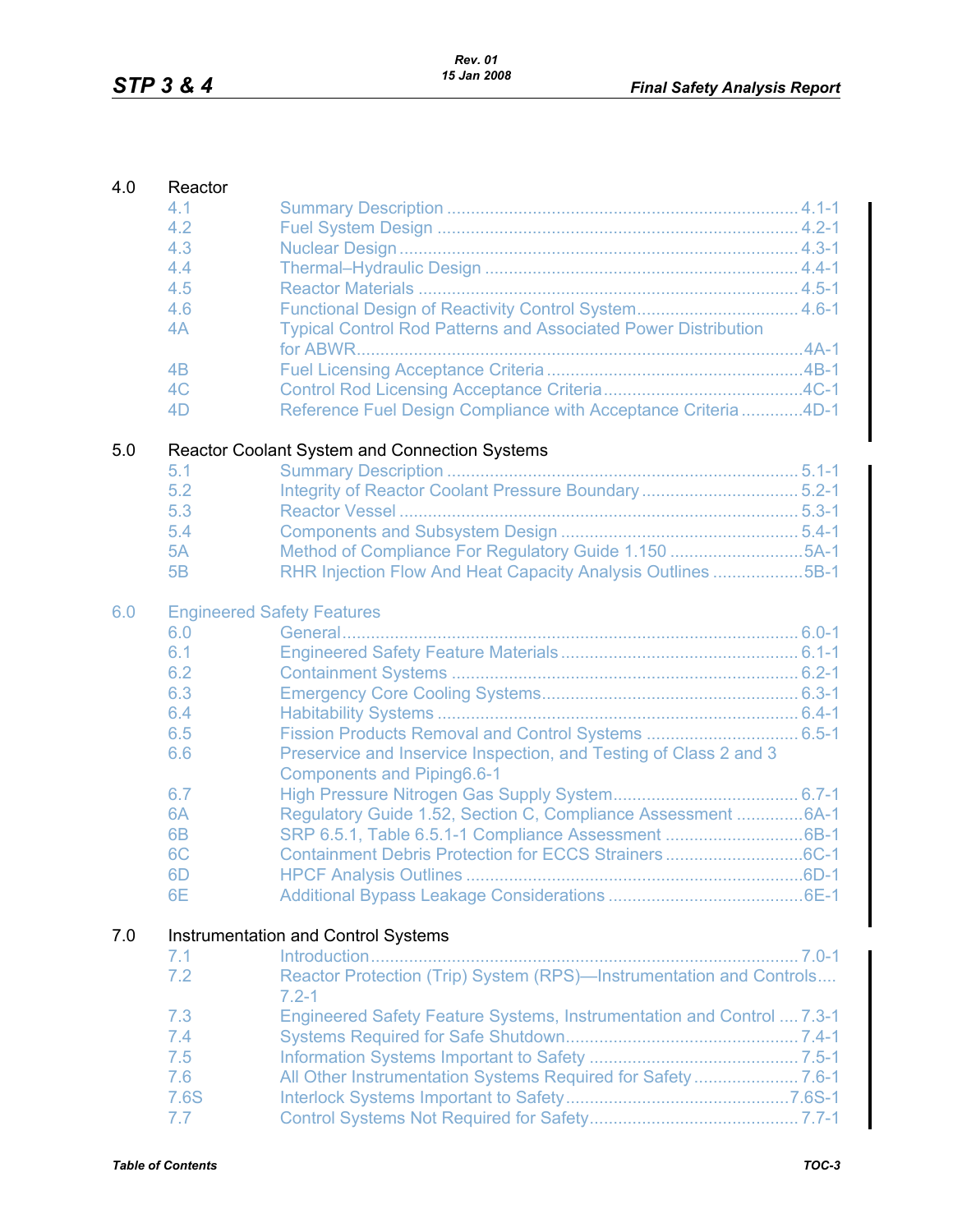|      | 7.8<br>7.8S                     |                                                                    |
|------|---------------------------------|--------------------------------------------------------------------|
|      | 7.9S                            |                                                                    |
|      | 7A                              | Design Response to Appendix B, ABWR LRB Instrumentation and        |
|      |                                 |                                                                    |
|      | 7B                              | Implementation Requirements for Hardware/Software Development 7B-1 |
|      | 7 <sub>C</sub>                  | Defense Against Common-Mode Failure in Safety-Related, Software-   |
|      |                                 |                                                                    |
| 8.0  | <b>Electric Power</b>           |                                                                    |
|      | 8.1                             |                                                                    |
|      | 8.2                             |                                                                    |
|      | 8.3                             |                                                                    |
|      | 8.4S                            |                                                                    |
|      | 8A                              |                                                                    |
| 9.0  |                                 |                                                                    |
|      | <b>Auxiliary Systems</b><br>9.1 |                                                                    |
|      | 9.2                             |                                                                    |
|      | 9.3                             |                                                                    |
|      | 9.4                             | Air Conditioning, Heating, Cooling and Ventilating Systems 9.4-1   |
|      | 9.5                             |                                                                    |
|      | <b>9A</b>                       |                                                                    |
|      | <b>9B</b>                       | <b>Summary of Analysis Supporting Fire Protection Design</b>       |
|      |                                 |                                                                    |
|      | 9 <sub>C</sub>                  | Regulatory Guide 1.52, Section C, Compliance Assessment 9C-1       |
|      | 9 <sub>D</sub>                  | SRP 6.5.1, Table 6.5.1-1 Compliance Assessment 9D-1                |
|      | <b>9E</b>                       |                                                                    |
| 10.0 |                                 | Steam and Power Conversion System                                  |
|      | 10.1                            |                                                                    |
|      | 10.2                            |                                                                    |
|      | 10.3                            |                                                                    |
|      | 10.4                            | Other Features of Steam and Power Conversion 10.4-1                |
|      |                                 |                                                                    |
| 11.0 |                                 | Radioactive Waste Management                                       |
|      | 11.1                            |                                                                    |
|      | 11.2                            |                                                                    |
|      | 11.3                            |                                                                    |
|      | 11.4                            |                                                                    |
|      | 11.5                            | Process and Effluent Radiological Monitoring and                   |
|      |                                 |                                                                    |
|      | 11.6<br>11A                     | Radioactive Waste Management - Additional Information 11A-1        |
|      |                                 |                                                                    |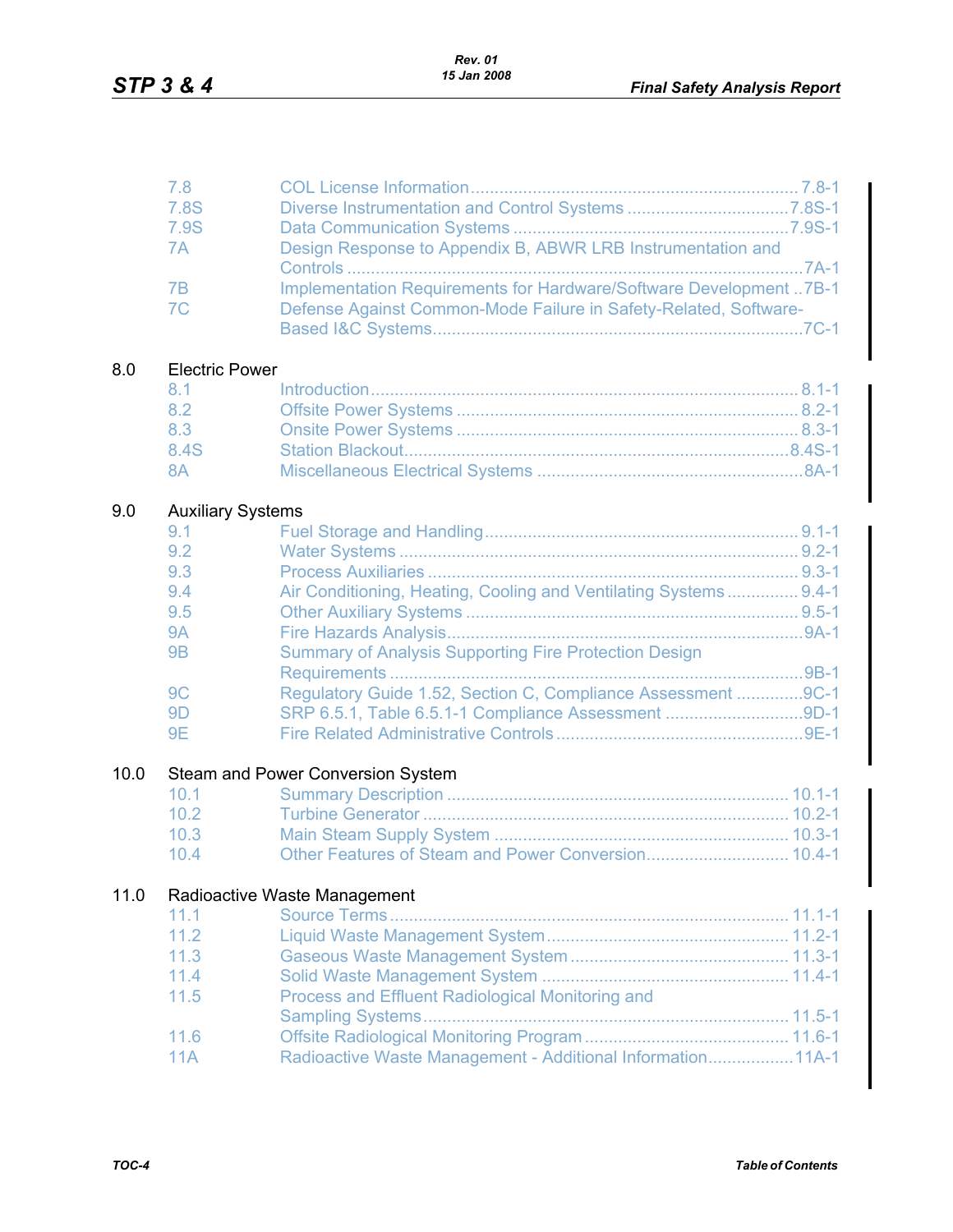| $-12.1$ | Ensuring that Occupational Radiation Exposures are ALARA  12.1-1 |  |
|---------|------------------------------------------------------------------|--|
| 12.2    |                                                                  |  |
| 12.3    |                                                                  |  |
| 124     |                                                                  |  |
| 12.5    |                                                                  |  |
| 12.5S   |                                                                  |  |
| 12A     | Appendix 12A Calculation of Airborne Radionuclides  12A-1        |  |

## 13.0 Conduct of Operations

| 13.1  |  |
|-------|--|
| 13.2  |  |
| 13.3  |  |
| 13.4  |  |
| 13.4S |  |
| 13.5  |  |
| 13.6  |  |
| 13.7  |  |

## 14.0 Initial Test Program

| 14.0S |                                                                             |
|-------|-----------------------------------------------------------------------------|
| 14.1  | Specific Information to be Included in Preliminary Safety                   |
|       |                                                                             |
| 14.1S | Specific Information to be Addressed For the Initial Plant                  |
|       |                                                                             |
| 14.2  | Specific Information to be Included in Final Safety Analysis Reports 14.2-1 |
| 14.2S |                                                                             |
| 14.3  |                                                                             |
| 14.3S | Inspections, Tests, Analyses and Acceptance Criteria (ITAAC)14.3S-1         |

## 15.0 Accident and Analysis

| 15.1  |                                                                   |          |
|-------|-------------------------------------------------------------------|----------|
| 15.1S |                                                                   |          |
| 15.2  |                                                                   |          |
| 15.3  | Decrease in Reactor Coolant System Flow Rate  15.3-1              |          |
| 15.4  |                                                                   |          |
| 15.5  |                                                                   |          |
| 15.6  |                                                                   |          |
| 15.7  | Radioactive Release from Subsystems and Components  15.7-1        |          |
| 15.8  |                                                                   |          |
| 15A   | Plant Nuclear Safety Operational Analysis (NSOA)                  | $.15A-1$ |
| 15B   |                                                                   |          |
| 15C   |                                                                   | $.15C-1$ |
| 15D   | Probability Analysis of Pressure Regulator Downscale Failure15D-1 |          |
| 15E   |                                                                   |          |
| 15F   |                                                                   |          |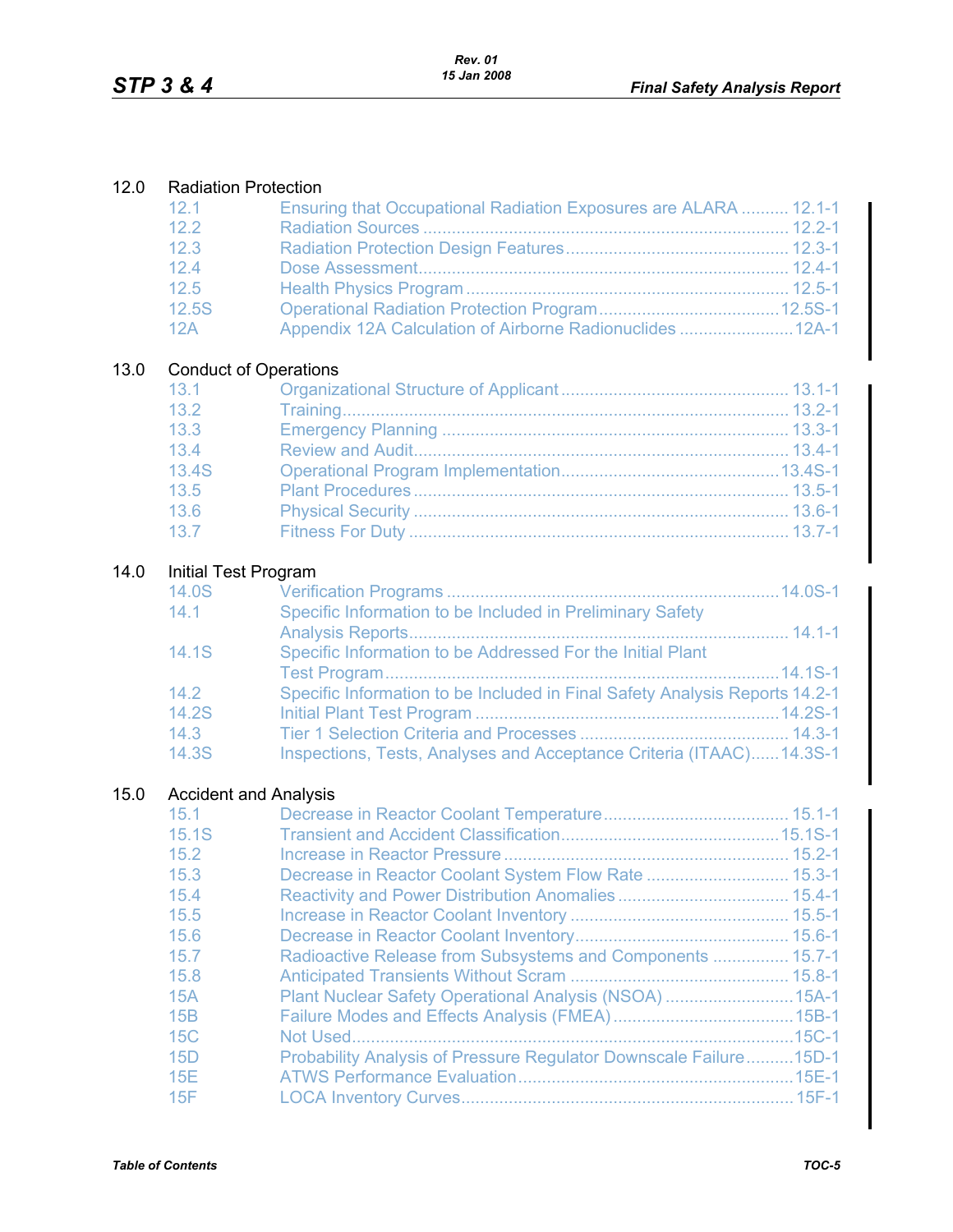| 16.0 | <b>Technical Specifications</b> |                                                                  |  |  |
|------|---------------------------------|------------------------------------------------------------------|--|--|
|      | 16.1                            |                                                                  |  |  |
|      | 16.2                            |                                                                  |  |  |
|      | 16.3                            | Limiting Condition for Operating (LCO) Applicability  16.3-1     |  |  |
|      | 16.4                            |                                                                  |  |  |
|      | 16.5                            |                                                                  |  |  |
| 17.0 | <b>Quality Assurance</b>        |                                                                  |  |  |
|      | 17.0                            |                                                                  |  |  |
|      | 17.1                            | Quality Assurance During Design and Construction  17.1-1         |  |  |
|      | 17.2                            | Quality Assurance During the Operations Phase 17.2-1             |  |  |
|      | 17.3                            | Reliability Assurance Program During Design Phase  17.3-1        |  |  |
|      | 17.4S                           |                                                                  |  |  |
|      | 17.5S                           |                                                                  |  |  |
|      | 17.6S                           |                                                                  |  |  |
| 18.0 |                                 | Human Factors Engineering                                        |  |  |
|      | 18.1                            |                                                                  |  |  |
|      | 18.2                            |                                                                  |  |  |
|      | 18.3                            |                                                                  |  |  |
|      | 18.4                            |                                                                  |  |  |
|      | 18.5                            |                                                                  |  |  |
|      | 18.6                            |                                                                  |  |  |
|      | 18.7                            | Detailed Design of the Operator Interface System  18.7-1         |  |  |
|      | 18.8                            |                                                                  |  |  |
|      | <b>18A</b>                      |                                                                  |  |  |
|      | 18B                             | Differences Between BWROG EPG Revision 4 and ABWR EPG18B-1       |  |  |
|      | <b>18C</b>                      | Operator Interface Equipment Characterization 18C-1              |  |  |
|      | <b>18D</b>                      | <b>Emergency Procedures Guidelines—Input Data and</b>            |  |  |
|      |                                 |                                                                  |  |  |
|      | <b>18E</b>                      | ABWR Human-System Interface Design Implementation Process  18E-1 |  |  |
|      | 18F                             | Emergency Operation Information and Controls  18F-1              |  |  |
|      | <b>18G</b><br><b>18H</b>        |                                                                  |  |  |
|      |                                 | <b>Supporting Analysis for Emergency Operation Information</b>   |  |  |
|      |                                 |                                                                  |  |  |
| 19.0 |                                 | Response to Severe Accident Policy Statement                     |  |  |
|      | 19.1                            |                                                                  |  |  |
|      | 19.1S                           | Additional Information to Support the COL Application  19.1S-1   |  |  |
|      | 19.2<br>19.3                    |                                                                  |  |  |
|      |                                 |                                                                  |  |  |
|      | 19.4<br><b>19.4S</b>            | External Event Analysis and Shutdown Risk Analysis  19.4-1       |  |  |
|      | 19.5                            |                                                                  |  |  |
|      | 19.6                            |                                                                  |  |  |
|      | 19.7                            |                                                                  |  |  |
|      | 19.8                            | Important Features Identified by the ABWR PRA 19.8-1             |  |  |
|      |                                 |                                                                  |  |  |